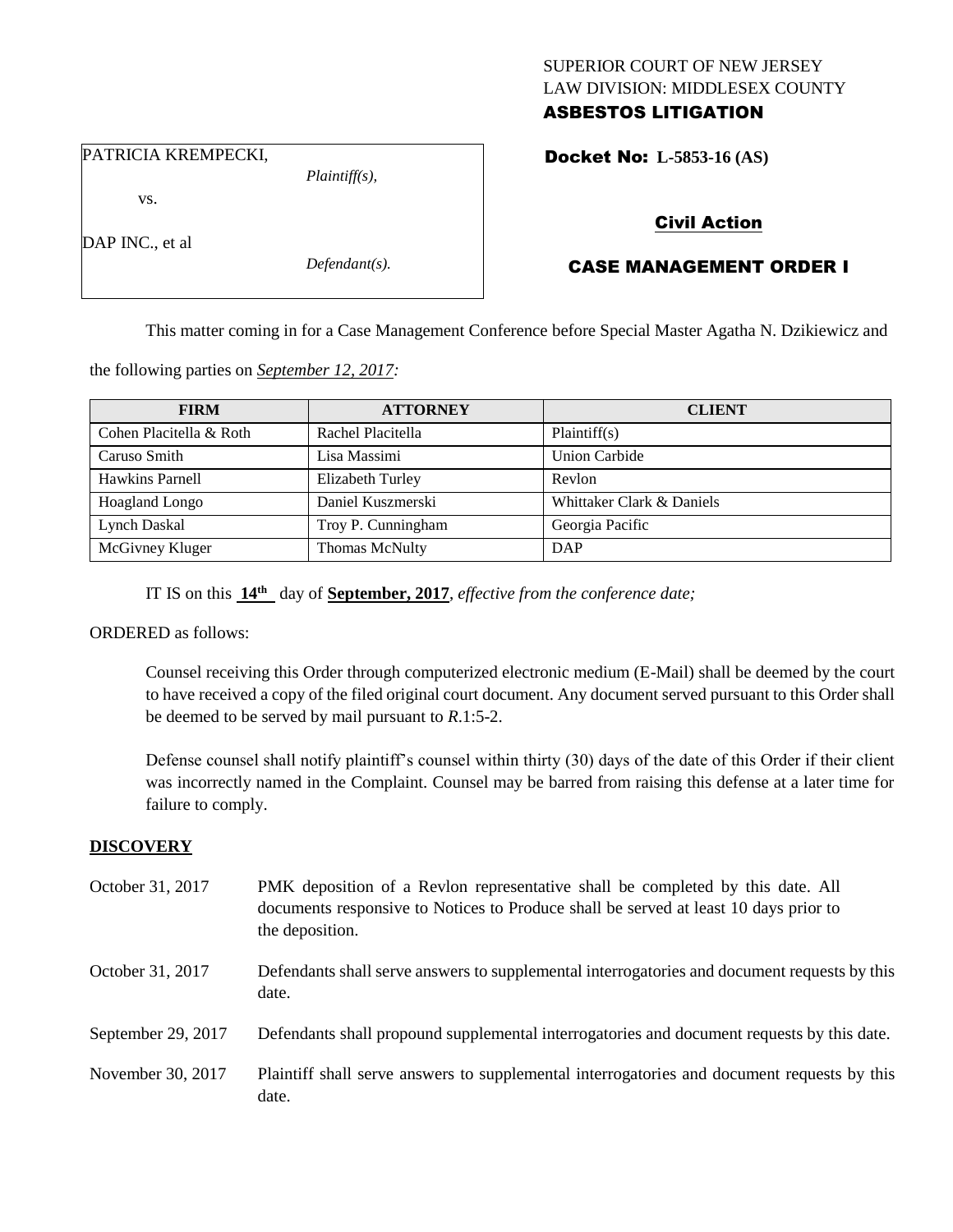- January 19, 2018 Fact discovery, including depositions, shall be completed by this date. Plaintiff's counsel shall contact the Special Master within one week of this deadline if all fact discovery is not completed.
- December 8, 2017 Depositions of corporate representatives shall be completed by this date.

#### **EARLY SETTLEMENT**

March 2, 2018 Settlement demands shall be served on all counsel and the Special Master by this date.

#### **SUMMARY JUDGMENT MOTION PRACTICE**

- March 2, 2018 Plaintiff's counsel shall advise, in writing, of intent not to oppose motions by this date.
- March 16, 2018 Summary judgment motions shall be filed no later than this date.
- April 13, 2018 Last return date for summary judgment motions.

#### **MEDICAL DEFENSE**

- February 28, 2018 Plaintiff shall serve medical expert reports by this date.
- June 29, 2018 Defendants shall identify its medical experts and serve medical reports, if any, by this date. In addition, defendants shall notify plaintiff's counsel (as well as all counsel of record) of a joinder in an expert medical defense by this date.

#### **LIABILITY EXPERT REPORTS**

February 28, 2018 Plaintiff shall identify its liability experts and serve liability expert reports or a certified expert statement by this date or waive any opportunity to rely on liability expert testimony.

June 29, 2018 Defendants shall identify its liability experts and serve liability expert reports, if any, by this date or waive any opportunity to rely on liability expert testimony.

## **ECONOMIST EXPERT REPORTS**

| May 15, 2018  | Plaintiff shall identify its expert economists and serve expert economist report(s), if any, by<br>this date or waive any opportunity to rely on economic expert testimony. |
|---------------|-----------------------------------------------------------------------------------------------------------------------------------------------------------------------------|
| June 29, 2018 | Defendants shall identify its expert economists and serve expert economist report $(s)$ , if any,                                                                           |

by this date or waive any opportunity to rely on economic expert testimony.

## **EXPERT DEPOSITIONS**

July 27, 2018 Expert depositions shall be completed by this date. To the extent that plaintiff and defendant generic experts have been deposed before, the parties seeking that deposition in this case must file an application before the Special Master and demonstrate the necessity for that deposition. To the extent possible, documents requested in a deposition notice directed to an expert shall be produced three days in advance of the expert deposition. The expert shall not be required to produce documents that are readily accessible in the public domain.

 $\_$  ,  $\_$  ,  $\_$  ,  $\_$  ,  $\_$  ,  $\_$  ,  $\_$  ,  $\_$  ,  $\_$  ,  $\_$  ,  $\_$  ,  $\_$  ,  $\_$  ,  $\_$  ,  $\_$  ,  $\_$  ,  $\_$  ,  $\_$  ,  $\_$  ,  $\_$  ,  $\_$  ,  $\_$  ,  $\_$  ,  $\_$  ,  $\_$  ,  $\_$  ,  $\_$  ,  $\_$  ,  $\_$  ,  $\_$  ,  $\_$  ,  $\_$  ,  $\_$  ,  $\_$  ,  $\_$  ,  $\_$  ,  $\_$  ,